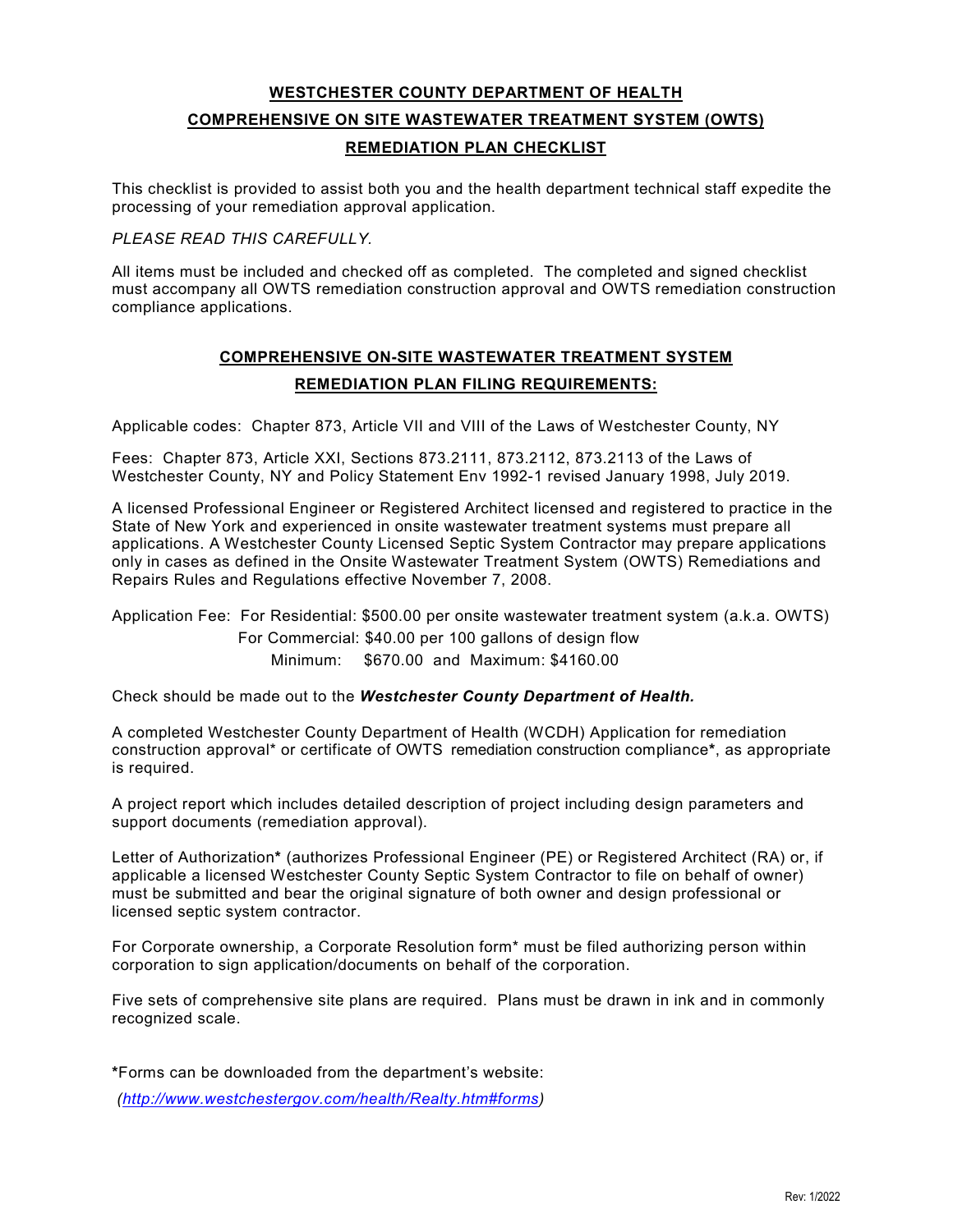# **WASTEWATER TREATMENT SYSTEM REMEDIATION PLAN APPLICATION: REFERENCES/SOURCES TO ASSIST IN THE PREPARATION OF THE ON SITE**

 For the design of residential OWTS refer to Rules and Regulations for the Design and Construction of Residential Subsurface Sewage Treatment Systems and Drilled Wells in Westchester County NY *[\(www.westchestergov.com/health/realty.htm#forms\)](http://www.westchestergov.com/health/realty.htm#forms)* 

 For the design of commercial OWTS refer to NYSDEC Design Standards for Wastewater Treatment Systems 2014 or latest addition *[http://www.dec.state.ny.us/website/dow/standards.pdf\)](http://www.dec.state.ny.us/website/dow/standards.pdf)* 

## **OTHER SOURCES:**

- **RECORDS REQUEST** 
	- o ENVIRONMENTAL HEALTH FILE
	- o PLANNING LAND USE FILE
	- o BUILDING DEPARTMENT FILE
- **RECORDED PARCEL MAP WITH SUPPLEMENTAL MAP INFORMATION** 
	- o RECORDERS OFFICE
	- o TITLE COMPANY
- **GRANT DEED**
- **TITLE REPORTS**
- **ASSESSOR'S OFFICE INFORMATION**
- **COUNTY GIS w/USGS QUANDRANGLES**
- **USDA SOIL SURVEY** *[\(http://websoilsurvey.nrcs.usda.gov/app/websoilsurvey.aspx\)](http://websoilsurvey.nrcs.usda.gov/app/websoilsurvey.aspx)*
- **SANITARY CODE** *[\(www.westchestergov.com/health/sanitary%20code.htm](http://www.westchestergov.com/health/sanitary%20code.htm))*

Completed applications should be mailed to:

**Westchester County Department of Health Bureau of Environmental Quality 25 Moore Ave Mount Kisco, NY 10549 (914) 864-7333**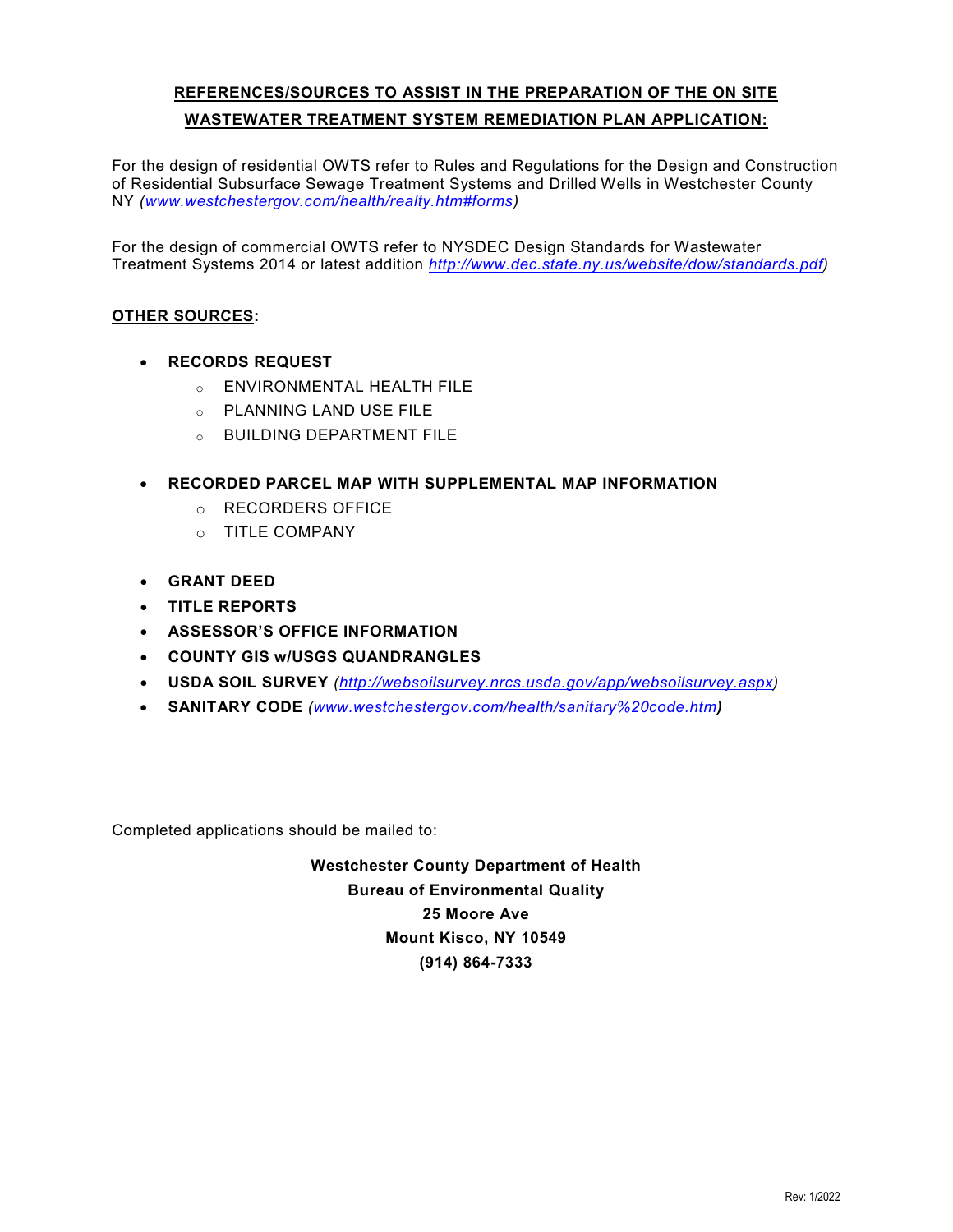## **COMPREHENSIVE ON-SITE WASTEWATER TREATMENT SYSTEM (OSWTS)**

### **REMEDIATION PLAN CHECKLIST:**

### **APPLICATIONS FOR REMEDIATION APPROVAL FOR OWTS**

The following list serves as the minimum requirements when requesting approval of a project pursuant to the above referenced provisions.

| <b>WCHD</b><br><b>USE</b> | Applicant |                                                                                                                                                                                                                                                                        |
|---------------------------|-----------|------------------------------------------------------------------------------------------------------------------------------------------------------------------------------------------------------------------------------------------------------------------------|
| П                         | □         | A licensed registered Professional Engineer or Registered Architect, licensed and<br>currently registered to practice in the State of New York and experienced in design<br>onsite wastewater treatment and disposal system disposal must prepare all<br>applications. |
| П                         | □         | Westchester County application form for a remediation approval for an OWTS (5 copies)                                                                                                                                                                                  |
| П                         | □         | A Design Data Sheet, including results of all soil testing performed. (1 Copy)                                                                                                                                                                                         |
| П                         | □         | Project Report, which describes proposed project, existing OWTS evaluation and basis<br>for proposed remediation                                                                                                                                                       |
| □                         | □         | Letter of Authorization (see first page)                                                                                                                                                                                                                               |
| П                         | □         | Corporate Resolution (see first page).                                                                                                                                                                                                                                 |
| П                         | □         | House plans (2 sets) (Residential), as required by Department.                                                                                                                                                                                                         |
| П                         | □         | Building plans (2 sets) (Commercial), as required by Department.                                                                                                                                                                                                       |
| П                         | □         | Provide equipment specifications, if applicable                                                                                                                                                                                                                        |
| П                         | □         | Plans, a minimum of 5 sets of construction plans are required,                                                                                                                                                                                                         |

Construction Plans should include the following information:

| WCHD<br><u>USE</u> | Applicant |                                                                                                                              |
|--------------------|-----------|------------------------------------------------------------------------------------------------------------------------------|
|                    | $\Box$    | Site plan must be on clear unlined paper; minimum size 11"x17", to scale.                                                    |
|                    | П         | The entire property must be shown (including all property lines easements &<br>dimensions) with metes and bounds description |
|                    | п         | Owner's name and mailing address                                                                                             |
|                    | п         | Project site address (including zip code)                                                                                    |
|                    | П         | Existing OWTS Westchester County Department of Health approval number                                                        |
|                    | П         | Vicinity Map                                                                                                                 |
|                    | П         | Tax Map Designation Number                                                                                                   |
|                    | П         | Watershed, Reservoir Basin                                                                                                   |
|                    | П         | Title Block and scale                                                                                                        |
|                    | П         | North Arrow                                                                                                                  |
|                    | П         | Date of Preparation/Revision Dates                                                                                           |
|                    | П         | Preparer's Name and Address (including zip code)                                                                             |

l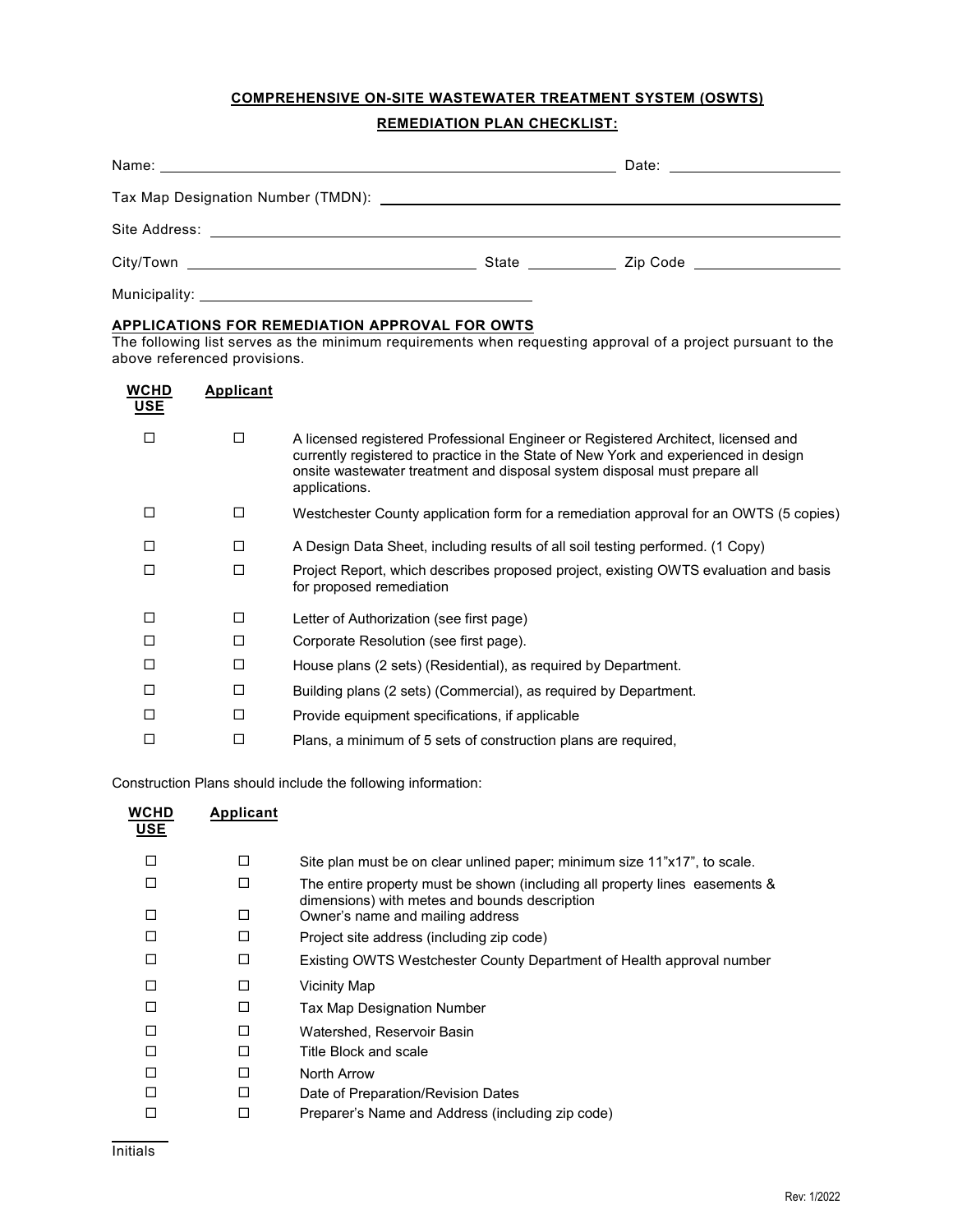| WCHD<br><b>USE</b> | <b>Applicant</b> |                                                                                                                                                                                                                                                                                                                                                                     |
|--------------------|------------------|---------------------------------------------------------------------------------------------------------------------------------------------------------------------------------------------------------------------------------------------------------------------------------------------------------------------------------------------------------------------|
| □                  | □                | Site plan showing 2 foot contours and all watercourses, wet weather drainage<br>channels, NYSDEC or locally regulated wetlands, springs on the property or within<br>100' of any property lines, existing or proposed easements.                                                                                                                                    |
| □                  | □                | Complete layout of proposed onsite wastewater treatment system including curtain<br>drains, roof and footing drains, fill, driveways, existing and proposed grading lines,<br>etc. including but not limited to:                                                                                                                                                    |
| □                  | □                | Exact location and layout of the existing and proposed OWTS, septic tank, pump<br>tank, overflow tank, dosing chamber.                                                                                                                                                                                                                                              |
| □                  | $\Box$           | Absorption trench lines                                                                                                                                                                                                                                                                                                                                             |
| п                  | □                | Leaching/Seepage Pits                                                                                                                                                                                                                                                                                                                                               |
| □                  | □                | Slope within the OWTS remediation area                                                                                                                                                                                                                                                                                                                              |
| □                  | □                | Distribution system, i.e., junction boxes, distribution boxes                                                                                                                                                                                                                                                                                                       |
| □                  | □                | <b>OWTS layout and location</b>                                                                                                                                                                                                                                                                                                                                     |
| □                  | □                | Accurate location of all soil testing done on the property with numbering to<br>correspond with testing witnessed by WCDOH                                                                                                                                                                                                                                          |
| □                  | □                | All existing wells and onsite wastewater treatment systems on the property and on<br>adjacent properties within 200 feet of the property line or a note there are no existing<br>or WCDH approved well located within 200 feet of proposed remediation OWTS                                                                                                         |
| □                  | □                | Show the location, width, slope, surfacing, and curve radius of all existing and<br>proposed driveways.                                                                                                                                                                                                                                                             |
| □                  | □                | Location of all soil percolation and deep test holes must be shown.                                                                                                                                                                                                                                                                                                 |
| ◻                  | □                | Profile view of the proposed OWTS remediation area including, all elevations, slope,<br>depth to ledge rock, groundwater, etc.                                                                                                                                                                                                                                      |
| □                  | □                | Design details, where appropriate, for example, septic tank, junction box, distribution<br>box, absorption trench, pump chamber, dosing chamber, siphon chambers, seepage<br>pit, curtain drain, overflow tank, run of bank fill and well. For pump or dosing<br>systems, provide calculations to support sizing of the pump and required dose<br>volume (gallons). |
| □                  | □                | Design data information: design flow, linear feet, septic tank size (gallons), soil<br>percolation rate, number of bedrooms, fill, curtain drain, slope, etc.                                                                                                                                                                                                       |
| □                  | □                | Soil Classification information                                                                                                                                                                                                                                                                                                                                     |
| □                  | □                | Locate propane tank (if applicable) with any approved setback to structures and<br>property lines                                                                                                                                                                                                                                                                   |
| □                  | □                | Locate power and electric lines (overhead and below ground)                                                                                                                                                                                                                                                                                                         |
| $\Box$             | □                | Locate water lines                                                                                                                                                                                                                                                                                                                                                  |
|                    |                  |                                                                                                                                                                                                                                                                                                                                                                     |

Notes required on plans: (Illustrative examples):

| <b>WCHD</b><br><u>USE</u> | Applicant |                                                                                                                                                                                                                                                                    |
|---------------------------|-----------|--------------------------------------------------------------------------------------------------------------------------------------------------------------------------------------------------------------------------------------------------------------------|
| $\Box$                    | $\Box$    | There shall be no trees within 10 feet of the OWTS.                                                                                                                                                                                                                |
| □                         | □         | There are no wells within 200' of OWTS unless otherwise shown on plan.                                                                                                                                                                                             |
|                           | □         | The proposed OWTS remediation area shall be isolated and protected against<br>damage by erosion, storage of earth or materials, displacement, compaction or<br>other adverse physical change in the characteristics of the soil or in the drainage<br>of the area. |
|                           | □         | If for any reason the approved construction plan cannot be followed, a revised<br>plan must be prepared, submitted, and approved by WCDH.                                                                                                                          |
|                           | □         | The design professional shall supervise the construction of the OWTS and make<br>an open works inspection                                                                                                                                                          |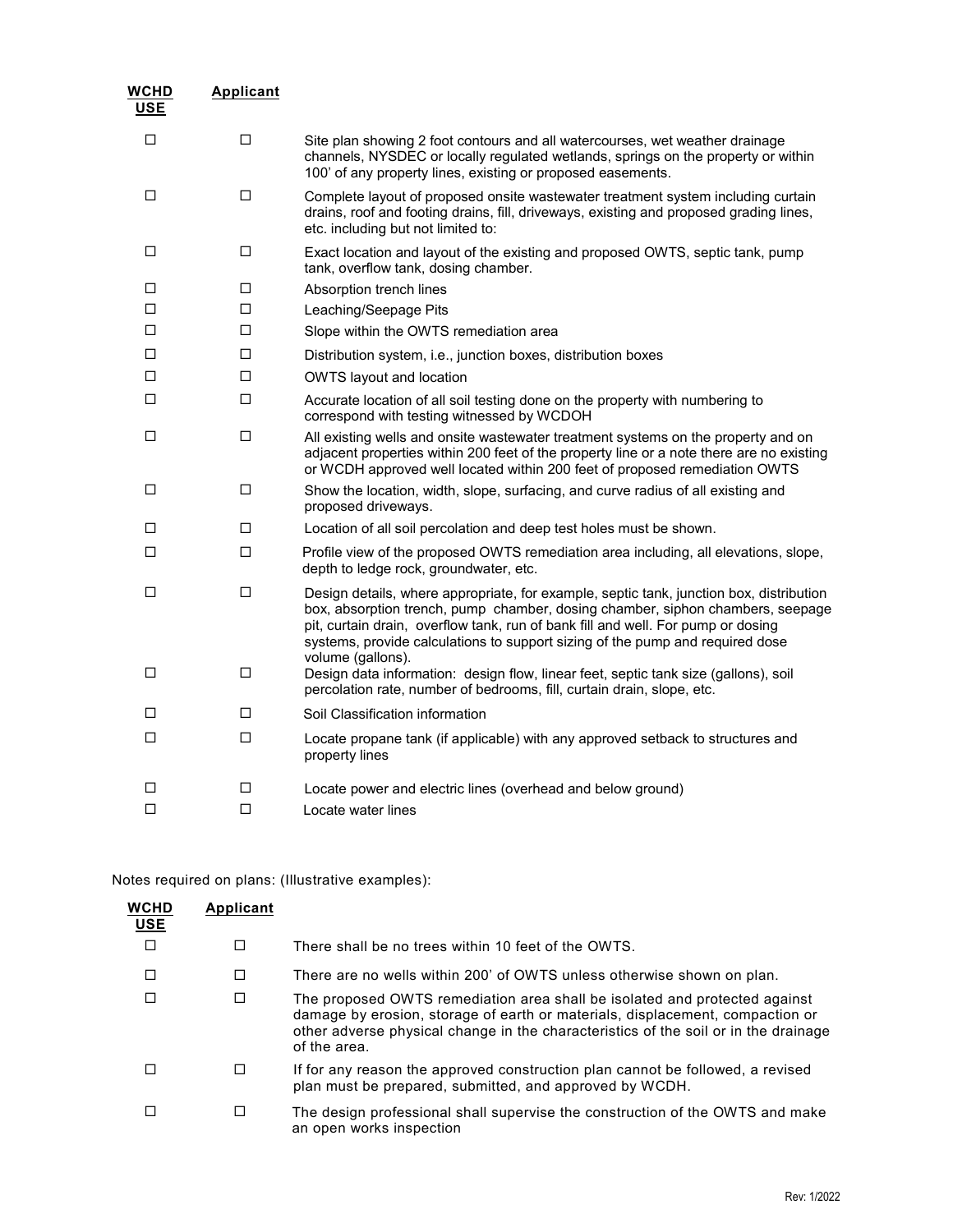|   | п | Within 24-hours of the completion of the OWTS, the design professional must<br>notify the Westchester County Department of Health (WCDH) that the OWTS is<br>ready for inspection by submitting a completed request for an open works<br>inspection on the appropriate form to WCDH.           |
|---|---|------------------------------------------------------------------------------------------------------------------------------------------------------------------------------------------------------------------------------------------------------------------------------------------------|
| П | П | That no backfilling of a completed OWTS can occur until after it has been<br>inspected and accepted by the Westchester County Department of Health.                                                                                                                                            |
| П | п | After backfilling the OWTS, the area shall be covered with a minimum of 4<br>inches of clean top soil, seeded and mulched.                                                                                                                                                                     |
| П | П | All pipes connecting to tank and boxes shall be cut flush with the inside wall of<br>box.                                                                                                                                                                                                      |
| П | п | The proposed OWTS remediation work shall be installed by a Westchester<br>County licensed septic system contractor.                                                                                                                                                                            |
| П | п | Prior to any excavation all underground utilities must be located.<br>Call 1-800-962-7962.                                                                                                                                                                                                     |
|   | п | The Westchester County Health Department approval expires one year from the<br>date on the approval stamp and is required to be renewed on or before the<br>expiration date. The approval is revocable for cause or may be amended or<br>modified when considered necessary by the department. |

## **Initials**

For properties located in NYC Watershed, the following information is needed:

| <b>WCHD</b><br><b>USE</b> | Applicant |                                                                                                                                                       |
|---------------------------|-----------|-------------------------------------------------------------------------------------------------------------------------------------------------------|
| $\Box$                    | □         | There are no reservoirs, reservoir stems or controlled lake within 500 feet of the<br>proposed OWTS unless otherwise shown on plan.                   |
|                           | $\Box$    | There are no NYSDEC wetlands or watercourses within 200 feet of the proposed<br>OWTS unless otherwise shown on plan.                                  |
|                           |           | NYCDEP must be contacted at least two days prior to start of construction of the<br>OWTS so that the NYCDEP may inspect and monitor the installation. |

## **Initials**

Label all existing/proposed structures or improvements, including but not limited to:

| <b>WCHD</b><br><b>USE</b> | Applicant |                                                                             |
|---------------------------|-----------|-----------------------------------------------------------------------------|
|                           |           | Single family dwellings/2 <sup>nd</sup> dwelling/senior citizen's dwellings |
|                           |           | Manufactured homes (permanent/temporary)                                    |
|                           | ΙI        | Swimming pools, pool cabana                                                 |
|                           |           | Barns/storage building/workshops                                            |

# **Initials**